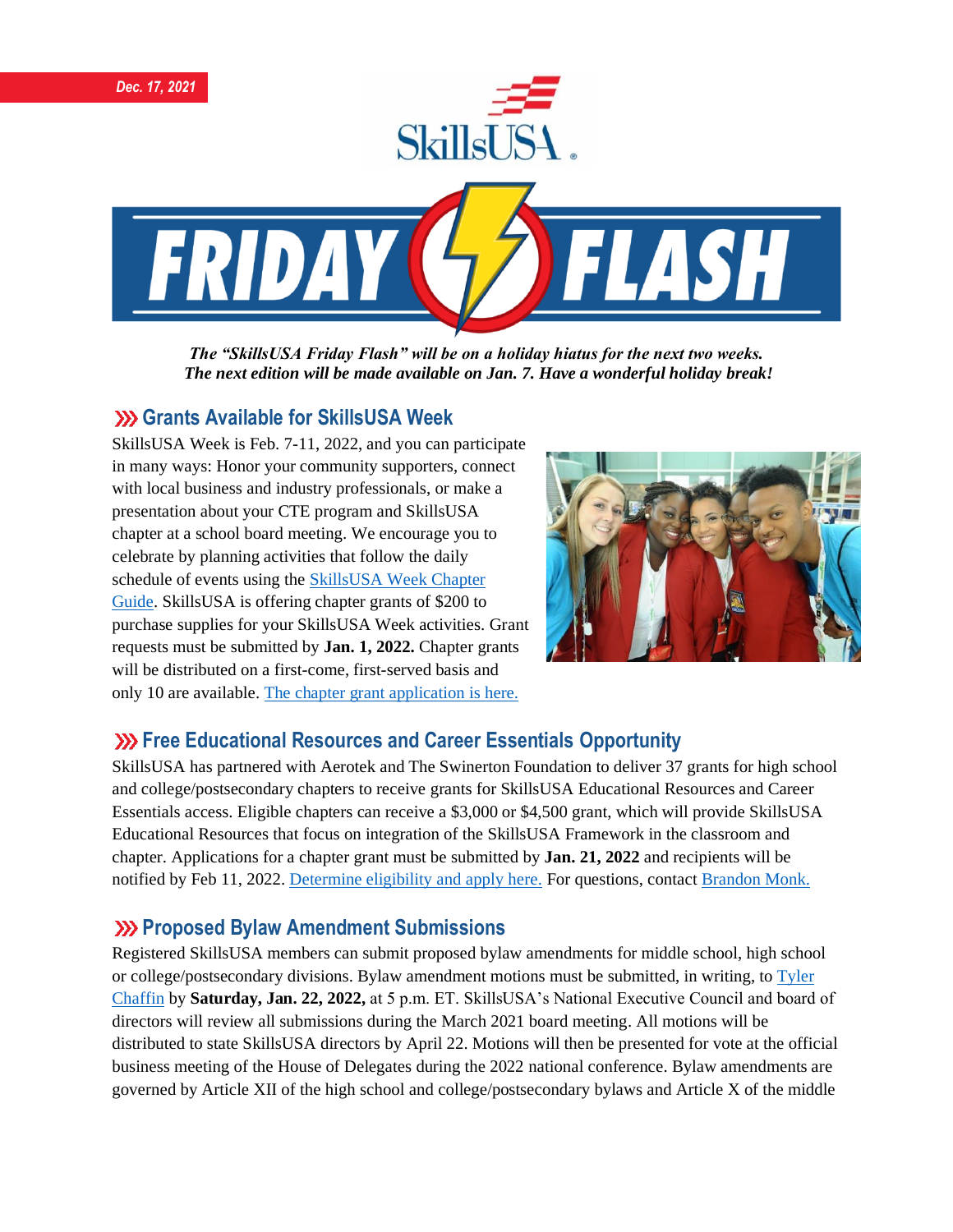school bylaws. For more information and to view the bylaws, go [here.](https://www.skillsusa.org/events-training/national-leadership-and-skills-conference/delegate-sessions/) The motion form is located [here](https://skillsusa.wufoo.com/forms/m1grk6qr1j8vz5i/) and on the website. For questions, contact [Tyler Chaffin.](mailto:tchaffin@skillsusa.org)

# **XX** National Officer Candidates Sought

The [2022-23 National Officer Program Guide and application](https://www.skillsusa.org/membership-resources/students/national-officer-election-process/) are now live on the website. All applications must be submitted by **June 1, 2022 at 6 p.m. ET**. Potential national officer candidates must have the following before applying: Verification of SkillsUSA Framework Certification completing the ecourse and all associated work and passing the assessment with a minimum score of 80%; verification of the CTE Knowledge Certification, completing the e-course and all associated work and passing the assessment with a minimum score of 80%; and verification of completion and passing of the first three units of either the Advanced or Adult Learner Course of the SkillsUSA Career Essentials program, including all work and unit tests with a minimum score of 80%. Note: If the Career Essentials credential is not earned prior to election, national officers will be required to earn it during their year of service. Access to certifications and the Career Essentials is offered at no cost with a deadline for apply by **Feb. 1, 2022.** Further details are available in the program guide.

## **AmazonSmile Purchases Benefit SkillsUSA**

Support SkillsUSA as your charity of choice while shopping through Amazon this holiday season. To order your purchases through AmazonSmile, search for "SkillsUSA Inc." or [visit this link.](https://smile.amazon.com/?_encoding=UTF8&_encoding=UTF8&ref_=smi_chpf_redirect) AmazonSmile donates a percentage of all purchases made through this link directly to SkillsUSA.

#### **Professional Development Opportunities for January to June**

Please join your fellow advisors for our SkillsUSA Professional Development offerings from January through June[. Learn more by visiting the online training calendar](https://www.skillsusa.org/events-training/skillsusa-training-calendar-for-educators/) in the "downloads" section. Completion certificates are provided for each session. A schedule [Use this Google Doc](https://docs.google.com/document/d/1d2EvwsmdelNzm-WK7pTGSokJTbWZXcFDOODai32SGzk/edit) to learn how to access your professional membership benefits online. [A PDF of the 2021-22 Professional Development Opportunities](https://www.skillsusa.org/wp-content/uploads/2021/09/SkillsUSA-2021-Professional-Development-Opportunities-v9.pdf)  [is available here.](https://www.skillsusa.org/wp-content/uploads/2021/09/SkillsUSA-2021-Professional-Development-Opportunities-v9.pdf) For questions, contac[t Karolina Belen.](mailto:kbelen@skillsusa.org)

# **SkillsUSA Week Shirts Coming Soon**

Your chance to get your official 2022 SkillsUSA Week Shirt (including a new long sleeve option) is coming soon! Pre-orders of the shirt begin in January! Keep an eye out on [The SkillsUSA Official Store Instagram](https://www.instagram.com/skillsusastore/?hl=en) and the Friday Flash for the announcement that the shirts have gone live on the [The Store!](https://skillsusastore.mybrightsites.com/)



# **XXX** Focus Students on Safety

CareerSafe's annual National Youth Safety Video Contest challenges students to create a two-minute video demonstrating workplace safety. All submissions should be sent to CareerSafe by **March 1, 2022.** The winning students will receive a SkillsUSA prize pack and a scholarship of up to \$2,500, and the winning school will receive a prize of up to \$5,000. For more information and to submit your entry[, visit](https://www.careersafeonline.com/scholarships/video-contest)  [the CareerSafe website here.](https://www.careersafeonline.com/scholarships/video-contest)